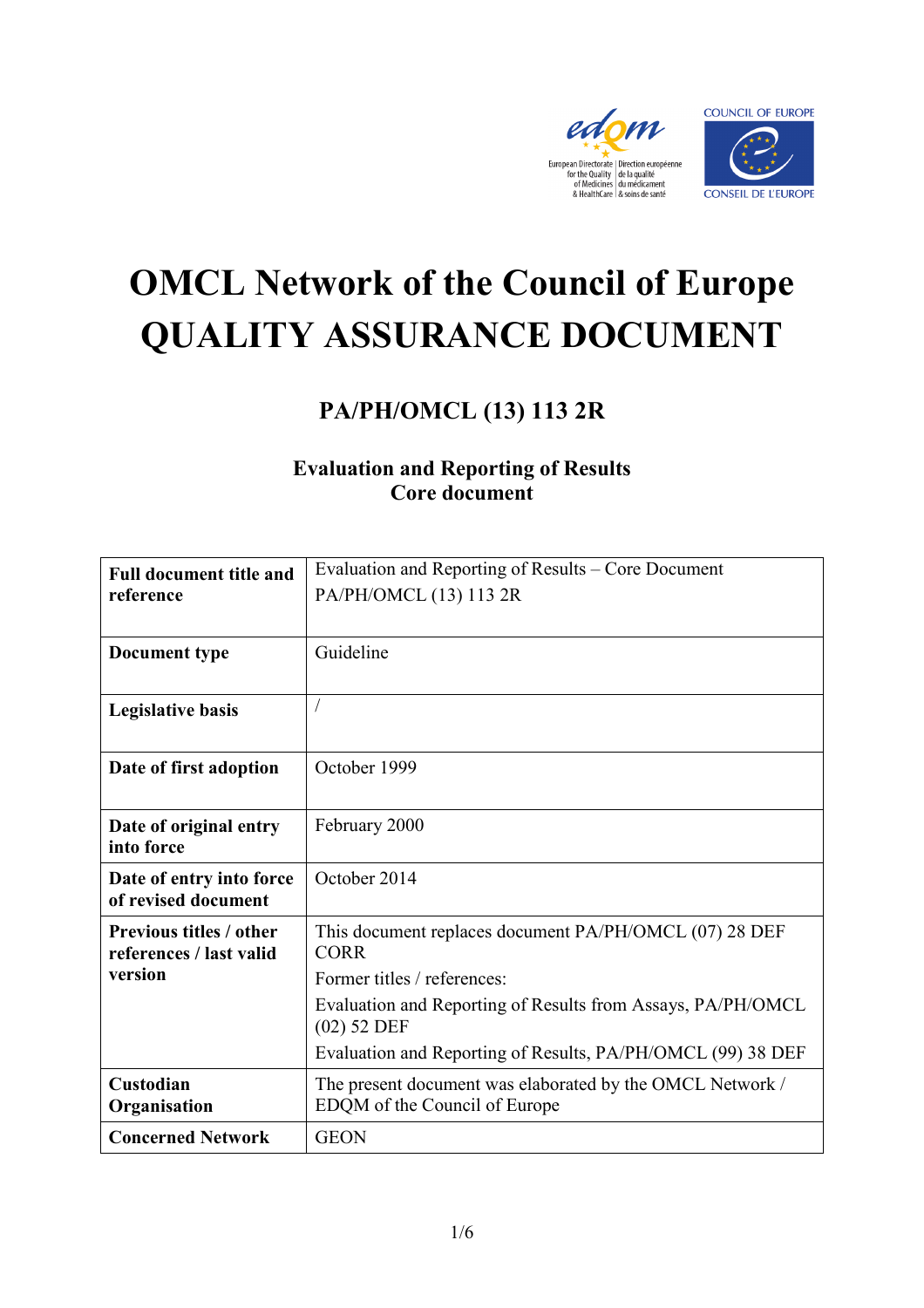#### **EVALUATION AND REPORTING OF RESULTS CORE DOCUMENT**

#### **GUIDELINE FOR OMCLs**

#### **1. SCOPE**

This guideline defines basic principles for evaluation and reporting of results of Official Medicines Control Laboratory (OMCL) testing of industrially-manufactured medicinal products<sup>[1](#page-1-0)</sup>, extemporaneous products and APIs. The purpose of this OMCL testing is to secure compliance of a product with the specifications laid down in the Marketing Authorisation and other relevant regulations. The OMCL testing can be considered as a verification of the testing by the manufacturer who has declared that the same product is in compliance with the specifications.

In order to simplify the management of the guideline, the present document contains only the general chapters. The annexes can be found in separate documents.

The list of annexes, included in this document, will be updated as soon as new annexes are issued.

#### **2. INTRODUCTION**

An OMCL performs testing of medicines for human and veterinary use on behalf of the Competent Authority.

The testing by an OMCL is performed within the context of activities such as market surveillance studies (MSS), testing of centrally authorised products (CAP), testing of products with mutual recognised or decentralised authorisation (MRP/DCP) or national authorisation, official control authority batch release (OCABR) and pre-licensing evaluation. The OMCL should operate the testing within a quality system based on ISO 17025 to guarantee a sufficient level of confidence in the results. The results of the OMCL testing may have significant consequences for the products involved, especially if a sample is found to be outof-specification (OOS). Measures taken by the Competent Authority may include recalls, batch rejection, thorough production investigations, refusal of marketing authorisation (in prelicensing evaluation) and it should be noted that results obtained from the testing by OMCLs are communicated within the OMCL Network and to all Competent Authorities.

Therefore, OMCLs have to give careful consideration to the establishment of a test result and any conclusions of conformity or non-conformity of a product.

This document is not necessarily applicable to medicinal products for which a clear specification is missing, as they are neither monographed nor required to go through a complete marketing authorisation procedure (e.g. some European countries define reduced marketing authorisation requirements for herbals for traditional use).

<span id="page-1-0"></span> $1$  The term "medicinal product" follows the definition of Directive 2004/27/EC, as amended.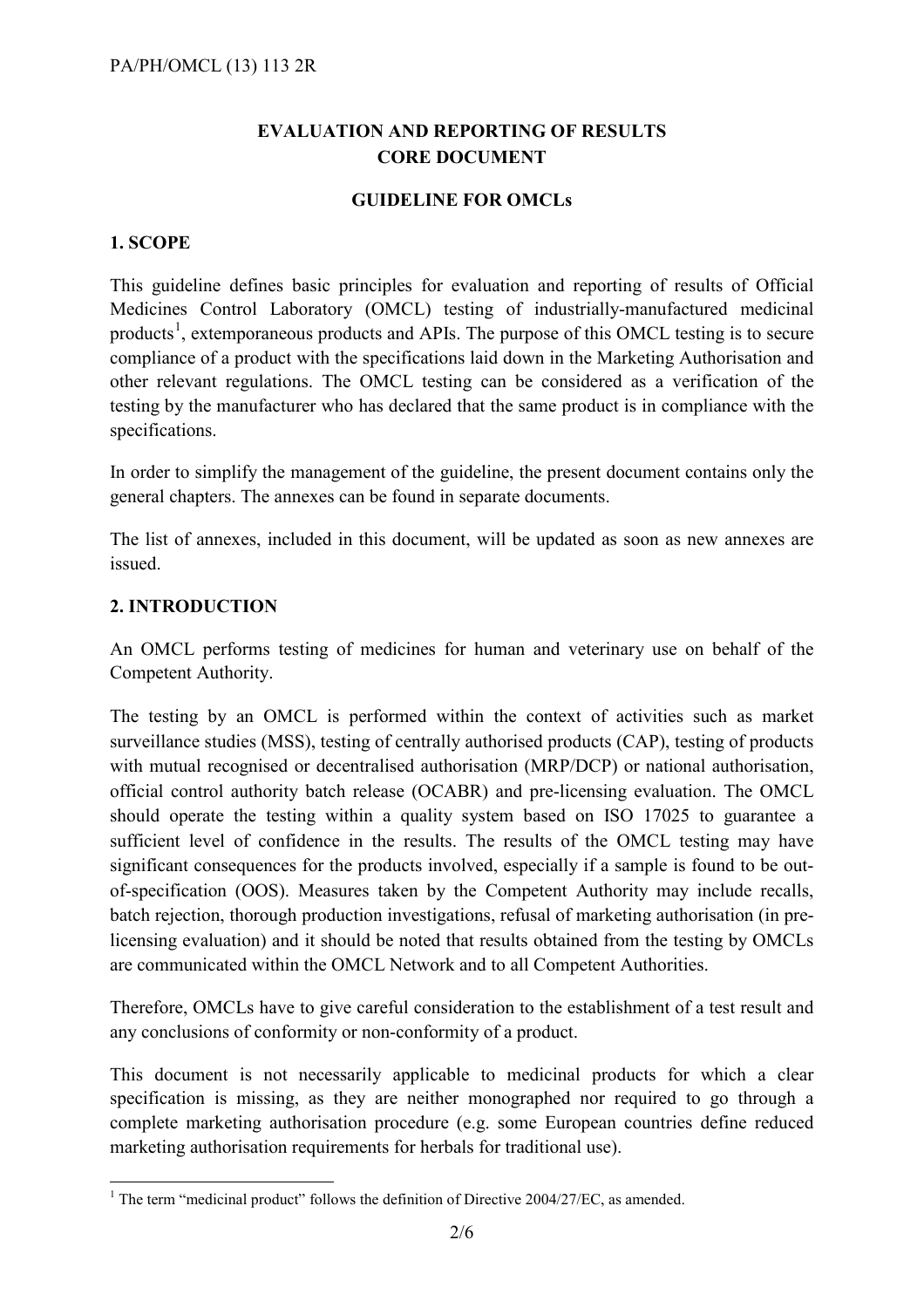#### **3. TEST RESULTS**

Test results are to be obtained using validated methods. Guidance on validation of methods by OMCLs is provided in a separate document [1]. Operating conditions have to be followed and analytical acceptance criteria (e.g. system suitability tests) have to be met. All tests are to be performed by competent staff and all results are to be verified and authorised.

A single reportable test result or determination may be calculated from a number of individual observations (e.g. readings or injections). This number has to be predefined in the test protocol.

**Uncertainty of measurement**. Information on the precision or measurement uncertainty of the results has to be available (preferably by in-house validation according to the OMCLs internal quality control criteria, or by access to the manufacturer's data in the relevant marketing authorisation dossier; see OMCL Guideline "Uncertainty of Measurement" Part 1) and the OMCL has to be able, where appropriate, to report on this issue. Appropriate controls for precision and accuracy must be taken into consideration, where relevant, in the design of the assay.

For all quantitative measurements, the uncertainty of the measurement should be considered in the result. This uncertainty can be expressed as one of the following:

- a. confidence limits with a defined probability (e.g. P=0.95), for a defined number of observations.
- b. relative standard deviation, which should not significantly exceed the relative standard deviation established in the method validation.<sup>[2](#page-2-0)</sup>

For Ph. Eur. monographs, it should be noted that the Ph. Eur. states that no further tolerances are to be applied to the limits prescribed since they are based on data obtained in normal analytical practice and they take account of normal analytical errors, acceptable variations in manufacturing and compounding and deterioration to an extent considered acceptable. This also applies to preparations described in the Ph. Eur.

#### **4. EVALUATION OF RESULTS**

In MSS, CAP, MRP/DCP testing and OCABR, the OMCL test results should be assessed against specifications approved in the marketing authorisation and/or the Ph. Eur. monograph of the product concerned.

The OMCL should clearly define how, if applicable, averaging of results is performed and how these results are evaluated.<sup>[3](#page-2-1)</sup> The analytical acceptance criteria should comply with

<span id="page-2-0"></span><sup>&</sup>lt;sup>2</sup> The use of the relative standard deviation as a global estimation of uncertainty is a simplified approach and, when necessary, the OMCL should take into account other relevant sources of uncertainty, such as calibration and recovery.

<span id="page-2-1"></span> $3$  An average can provide more information about the true value of a product than an individual test result, but it can also hide variability among individual test results.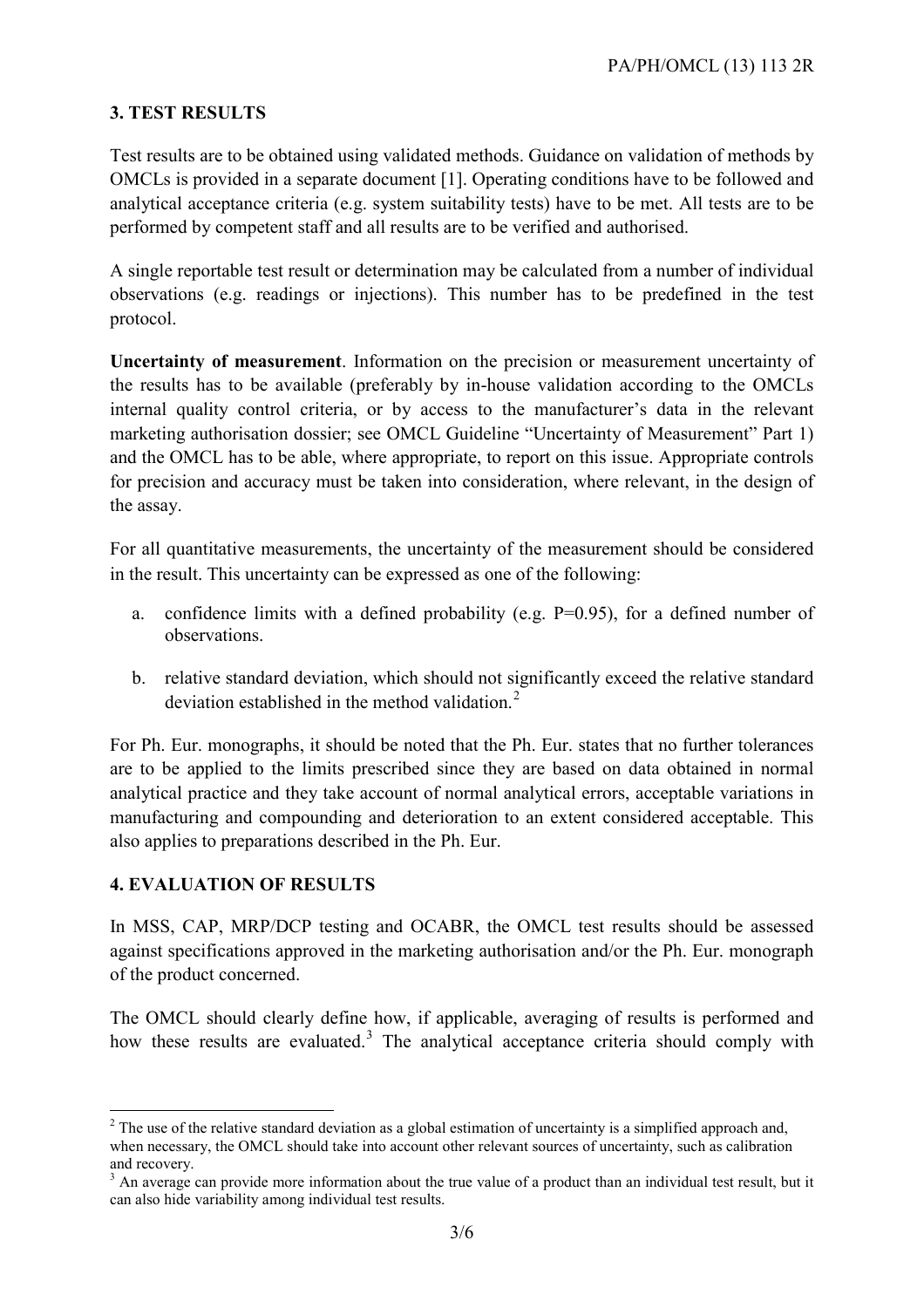#### PA/PH/OMCL (13) 113 2R

predefined criteria as described in the documents "OMCL Policy on the Estimation and Application of Uncertainty in Analytical Measurements".

#### **4.1 FAILURE INVESTIGATION OF OUT-OF-SPECIFICATION (OOS) RESULTS**

When a result does not comply with the specifications ("suspected OOS"), the OMCL has to operate a standard procedure to establish whether this result is due to analytical error, the influence of variables unrelated to the product, or whether this result reflects the actual quality of the product tested.

A supervisor or a nominated staff member that was not directly involved in the analysis and who has appropriate competence for the specific analytical technique has to conduct a documented investigation of any suspected OOS result, based on the information provided by the staff that performed the test<sup>[4](#page-3-0),[5](#page-3-1)</sup>. If this investigation reveals a technical reason for the suspected OOS result, such as an analyst's mistake, malfunctioning laboratory equipment, unsuitable reagents/reference substances or inappropriate sample storage, the assay is not valid and the result must be rejected. Non-conformities detected during the failure investigation should be managed according to the quality management system in place, as appropriate. The OMCL must repeat the test and only the result of the repeated test can be considered for evaluation.

The exact cause of an OOS result by the OMCL can often be difficult to identify. After the initial investigation, the OMCL or the Competent Authority that gives the order to test the medicinal product may decide to review information from the manufacturer on the production and control of the suspect batch in the investigation.

#### **4.2 RE-TEST PROGRAMME FOR CONFIRMATION OF OOS RESULTS**

If the suspected OOS result cannot be explained by a non-conformity detected during failure investigation, it is considered as "initial OOS result" and the OMCL has to perform a re-test programme to confirm the OOS result. In such cases, the numbers of replicates and operators, sampling procedure and the method for evaluating the results have to be predefined and documented, either by a standard operating procedure or for the individual case. The OMCL may decide on alternative analytical approaches, as long as it is able to demonstrate their validity as confirmatory testing.

If the re-test programme is defined in the Ph. Eur. (e.g. repetition of the rabbit pyrogen test), that re-test programme should be followed. The exact design of the re-test programme, in terms of repeat testing and evaluation of the results, is generally not described in the Marketing Authorisation dossier.

Depending on the type of activity, specific documents may be available that define the different steps of the investigation and actions to be taken in cases where OOS results are

<span id="page-3-0"></span> <sup>4</sup> Annex I.A gives an example of a template for use in the failure investigation of OOS results.

<span id="page-3-1"></span><sup>5</sup> Annex I.B, FDA "Guidance for Industry - Investigating Out-of-Specification (OOS) Test Results for Pharmaceutical Production" chapter III.B "Responsibilities of the Laboratory Supervisor" gives information concerning the steps taken as part of the supervisor's assessment.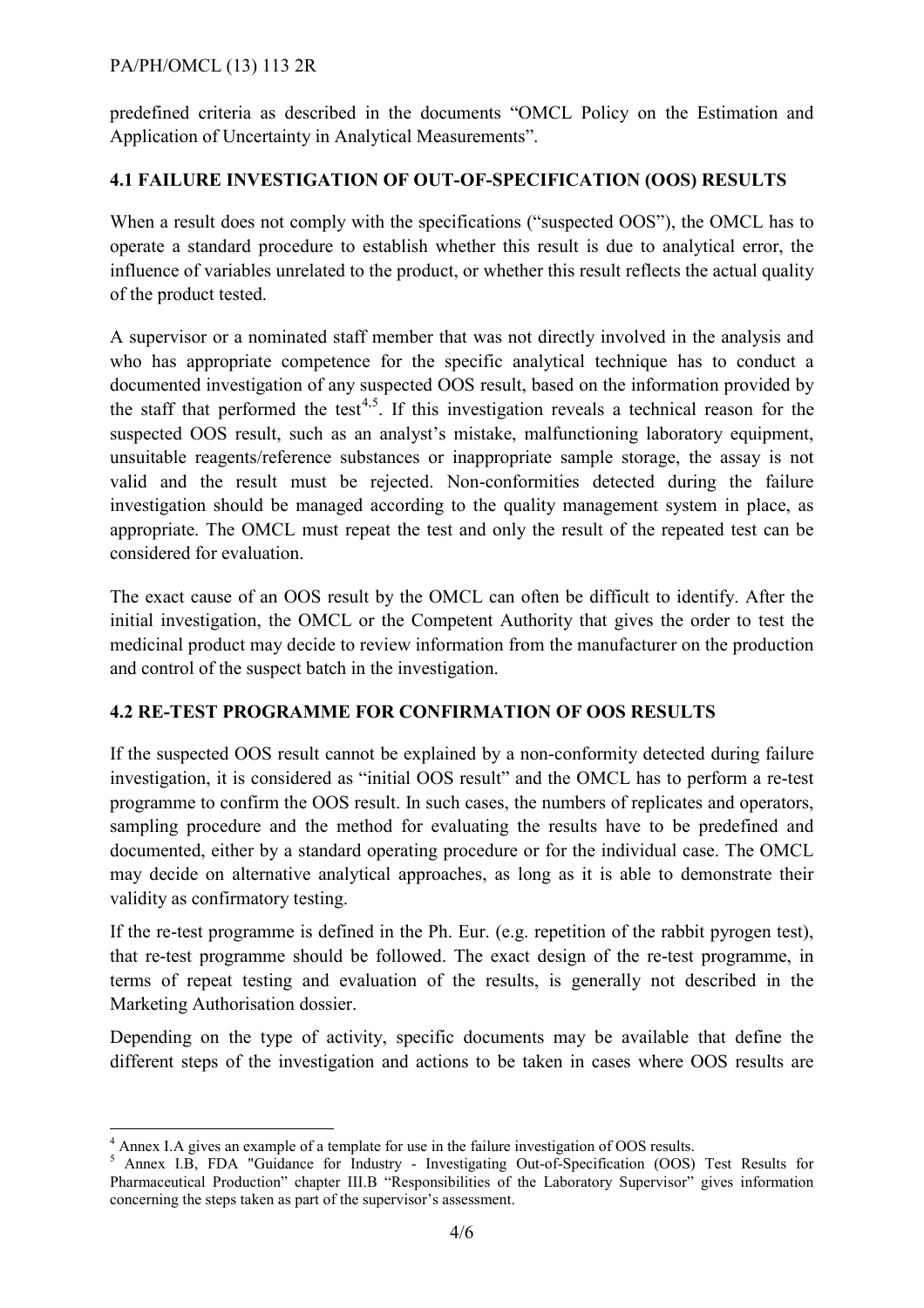obtained (e.g. in the CAP programme, see document "Testing of Centrally Authorised Products (CAPs): Handling of out of specification (OOS) results").

The re-test programme and its evaluation should be based on sound scientific judgement and may depend on the characteristics of the test. Several examples of approaches for a re-test programme are given in Annexes II A-D. These examples are not mandatory and other approaches are possible if their scientific rationale is documented and the mandatory basic principles of this core document are followed:

- Unless proven to be invalid, the initial OOS result must not be rejected, but has to be included in the evaluation of the product, as for all other valid results.
- All re-tests should be performed independently of each other, including sample preparation.
- The maximum number of re-tests should be predefined and limited and should not be defined so as to "test a product into compliance". The results should give a basis for the estimation of measurement uncertainty if this is not known from available validation data (preferably in-house, alternatively from the marketing authorisation dossier).

#### **5. REPORTING OF RESULTS**

The OMCL should transfer the result and its assessment in a test report to the Competent Authority and, if applicable, to other OMCLs and the EDQM. The information given in the test report must be based on the requirements given in ISO 17025 (Chapter 5.10) and should include all the information requested by the Competent Authority and necessary for the interpretation of the test result, e.g. the relevant specification. The report must make reference to the method used (in-house/compendial/reference material, where relevant). The results should be reported as the mean of all valid results, given with the adequate number of figures and, where appropriate, information on the uncertainty of measurement (e.g. the relative standard deviation or the 95% confidence interval). The OMCL may report the results differently, taking into account internal or customer requirements, as long as they still comply with ISO 17025 (Chapter 5.10).

If a product does not comply with the specification, a critical evaluation based on the OMCL failure investigation procedure has to be given and, if applicable, information from the manufacturer. A recommendation to the Competent Authority for follow-up activities may be included in the report.

However, where specific procedures already exist for the reporting of results (e.g. OCABR – EC Administrative procedure for OCABR), these should be followed and any circulation of information to other organisations should respect the limits of confidentiality characteristic of that activity (e.g. EU-specific networks versus general OMCL activities). In addition, the OMCLs and Competent Authorities involved should define their in-house procedures for storage and internal exchange of data and any follow-up measures, taking into account the recommendations described above.